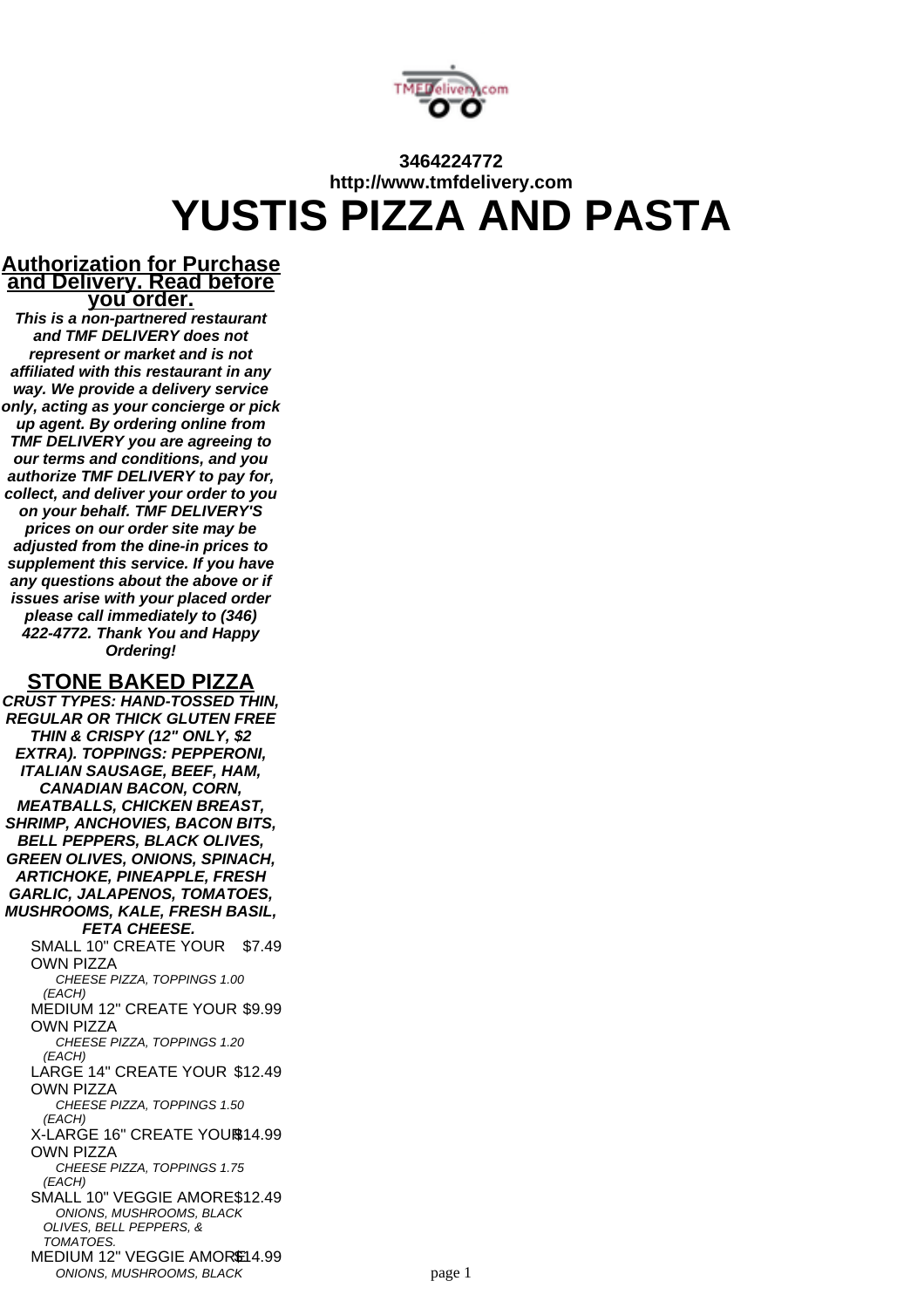OLIVES, BELL PEPPERS, & TOMATOES. LARGE 14" VEGGIE AMORE\$18.74 ONIONS, MUSHROOMS, BLACK OLIVES, BELL PEPPERS, & TOMATOES. X-LARGE 16" VEGGIE AMORE \$22.49 ONIONS, MUSHROOMS, BLACK OLIVES, BELL PEPPERS, & TOMATOES. SMALL 10" AMERICAN \$12.49 PEPPERONI, MUSHROOMS, ITALIAN SAUSAGE, & EXTRA **CHEESE** MEDIUM 12" AMERICAN \$14.99 PEPPERONI, MUSHROOMS, ITALIAN SAUSAGE, & EXTRA CHEESE. LARGE 14" AMERICAN \$18.74 PEPPERONI, MUSHROOMS, ITALIAN SAUSAGE, & EXTRA CHEESE. X-LARGE 16" AMERICAN \$22.49 PEPPERONI, MUSHROOMS, ITALIAN SAUSAGE, & EXTRA CHEESE. SMALL 10" HAWAIIAN \$12.49 CANADIAN BACON, HAM, PINEAPPLE, & EXTRA CHEESE. MEDIUM 12" HAWAIIAN \$14.99 CANADIAN BACON, HAM, PINEAPPLE, & EXTRA CHEESE. LARGE 14" HAWAIIAN \$18.74 CANADIAN BACON, HAM, PINEAPPLE, & EXTRA CHEESE. X-LARGE 16" HAWAIIAN \$22.49 CANADIAN BACON, HAM, PINEAPPLE, & EXTRA CHEESE. SMALL 10" MEAT AMORE \$13.74 PEPPERONI, ITALIAN SAUSAGE, BEEF, HAM & CANADIAN BACON. MEDIUM 12" MEAT AMORE \$16.24 CANADIAN BACON, HAM, PINEAPPLE, & EXTRA CHEESE. LARGE 14" MEAT AMORE \$19.99 CANADIAN BACON, HAM, PINEAPPLE, & EXTRA CHEESE. X-LARGE 16" MEAT AMORE\$23.74 CANADIAN BACON, HAM, PINEAPPLE, & EXTRA CHEESE. SMALL 10" DELUXE \$13.74 PEPPERONI, ITALIAN SAUSAGE, BEEF, MUSHROOMS, ONIONS & BELL PEPPERS. MEDIUM 12" DELUXE \$16.24 PEPPERONI, ITALIAN SAUSAGE, BEEF, MUSHROOMS, ONIONS & BELL PEPPERS. LARGE 14" DELUXE \$19.99 PEPPERONI, ITALIAN SAUSAGE, BEEF, MUSHROOMS, ONIONS & **BELL PEPPERS** X-LARGE 16" DELUXE \$23.74 PEPPERONI, ITALIAN SAUSAGE, BEEF, MUSHROOMS, ONIONS & BELL PEPPERS. SMALL 10" SUPER DELUXE\$14.99 PEPPERONI, ITALIAN SAUSAGE, BEEF, CANADIAN BACON, ONIONS, MUSHROOMS, BELL PEPPERS & BLACK OLIVES. MEDIUM 12" SUPER DELUX<sup>6</sup>17.49 PEPPERONI, ITALIAN SAUSAGE, BEEF, CANADIAN BACON, ONIONS, MUSHROOMS, BELL PEPPERS & BLACK OLIVES. LARGE 14" SUPER DELUXE\$21.24 PEPPERONI, ITALIAN SAUSAGE, BEEF, CANADIAN BACON, ONIONS, MUSHROOMS, BELL PEPPERS & BLACK OLIVES. X-LARGE 16" SUPER DELUXE24.99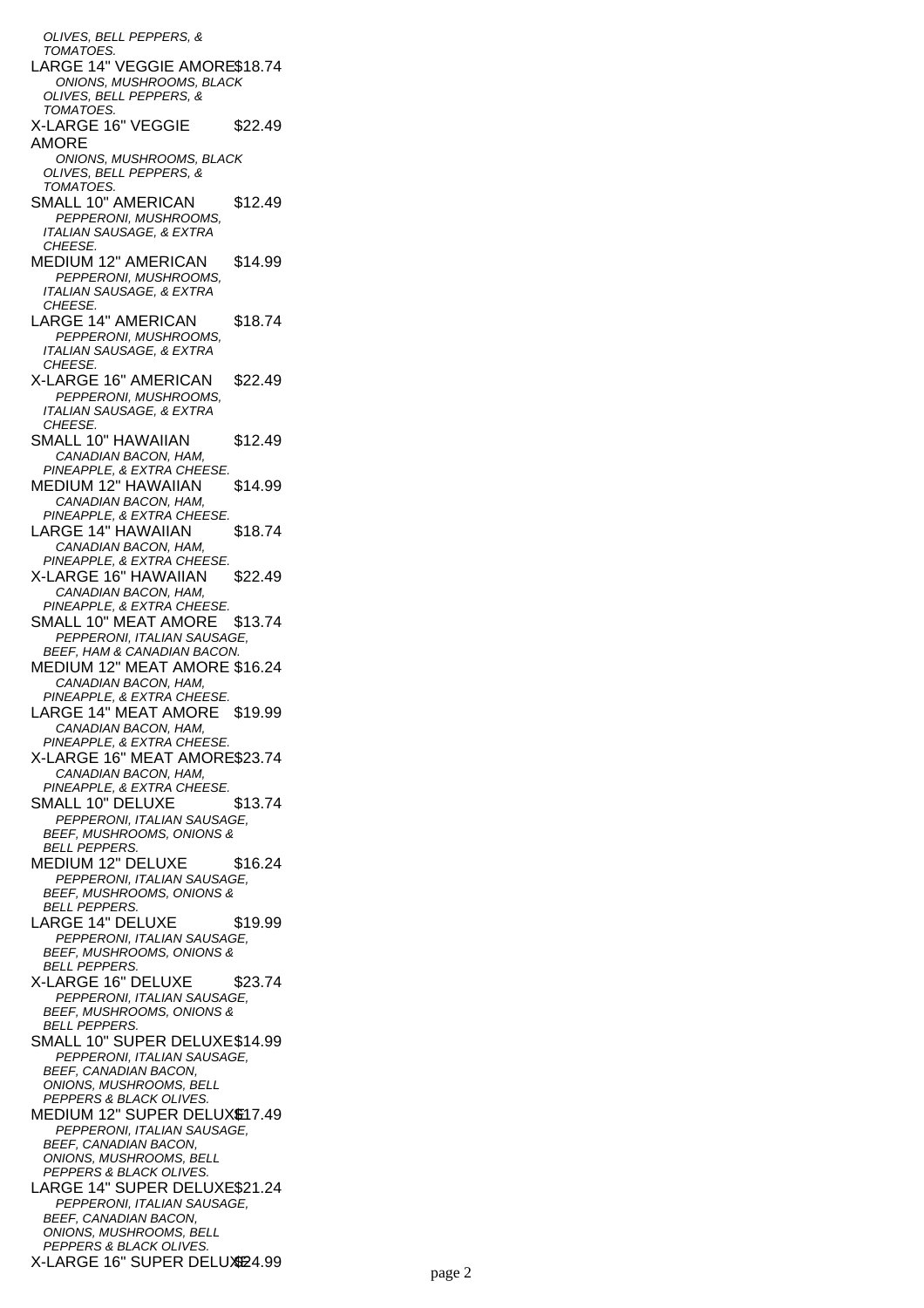PEPPERONI, ITALIAN SAUSAGE, BEEF, CANADIAN BACON, ONIONS, MUSHROOMS, BELL PEPPERS & BLACK OLIVES. SMALL 10" SPINACH & GARLIC \$12.49 VIRGIN OLIVE OIL, SPINACH, TOMATOES, FETA & FRESH GARLIC. MEDIUM 12" SPINACH & GARLIC \$14.99 VIRGIN OLIVE OIL, SPINACH, TOMATOES, FETA & FRESH **GARLIC.** LARGE 14" SPINACH & GARLIC \$18.74 VIRGIN OLIVE OIL, SPINACH, TOMATOES, FETA & FRESH **GARLIC.** X-LARGE 16" SPINACH & GARLIC \$22.49 VIRGIN OLIVE OIL, SPINACH, TOMATOES, FETA & FRESH GARLIC. SMALL 10" MARGHERITA \$12.49 VIRGIN OLIVE OIL, FRESH TOMATOES, FRESH BASIL, MOZZARELLA CHEESE, PARMESAN CHEESE & SPICES. MEDIUM 12" MARGHERITA \$14.99 VIRGIN OLIVE OIL, FRESH TOMATOES, FRESH BASIL, MOZZARELLA CHEESE PARMESAN CHEESE & SPICES. LARGE 14" MARGHERITA \$18.74 VIRGIN OLIVE OIL, FRESH TOMATOES, FRESH BASIL, MOZZARELLA CHEESE, PARMESAN CHEESE & SPICES. X-LARGE 16" MARGHERITA\$22.49 VIRGIN OLIVE OIL, FRESH TOMATOES, FRESH BASIL, MOZZARELLA CHEESE, PARMESAN CHEESE & SPICES. SMALL 10" WHITE PIZZA \$13.74 YUSTIS'S FAMOUS CREAM SAUCE, UP TO 4 TOPPINGS. MEDIUM 12" WHITE PIZZA \$16.24 YUSTIS'S FAMOUS CREAM SAUCE, UP TO 4 TOPPINGS. LARGE 14" WHITE PIZZA \$19.99 YUSTIS'S FAMOUS CREAM SAUCE, UP TO 4 TOPPINGS. X-LARGE 16" WHITE PIZZA \$23.74 YUSTIS'S FAMOUS CREAM SAUCE, UP TO 4 TOPPINGS. SMALL 10" PESTO PIZZA \$13.74 YUSTIS'S FAMOUS GREEN PESTO SAUCE, UP TO 4 TOPPINGS. MEDIUM 12" PESTO PIZZA \$16.24 YUSTIS'S FAMOUS GREEN PESTO SAUCE, UP TO 4 TOPPINGS. LARGE 14" PESTO PIZZA \$19.99 YUSTIS'S FAMOUS GREEN PESTO SAUCE, UP TO 4 **TOPPINGS** X-LARGE 16" PESTO PIZZA \$23.74 YUSTIS'S FAMOUS GREEN PESTO SAUCE, UP TO 4 TOPPINGS. SMALL 10" SPINACH CHICKEN ALFREDO \$13.74 HOMEMADE CREAM SAUCE, CHICKEN, MUSHROOMS, SPINACH, MOZZARELLA & FRESH BASIL. MEDIUM 12" SPINACH CHICKEN ALFREDO \$16.24 HOMEMADE CREAM SAUCE, CHICKEN, MUSHROOMS, SPINACH, MOZZARELLA & FRESH page 3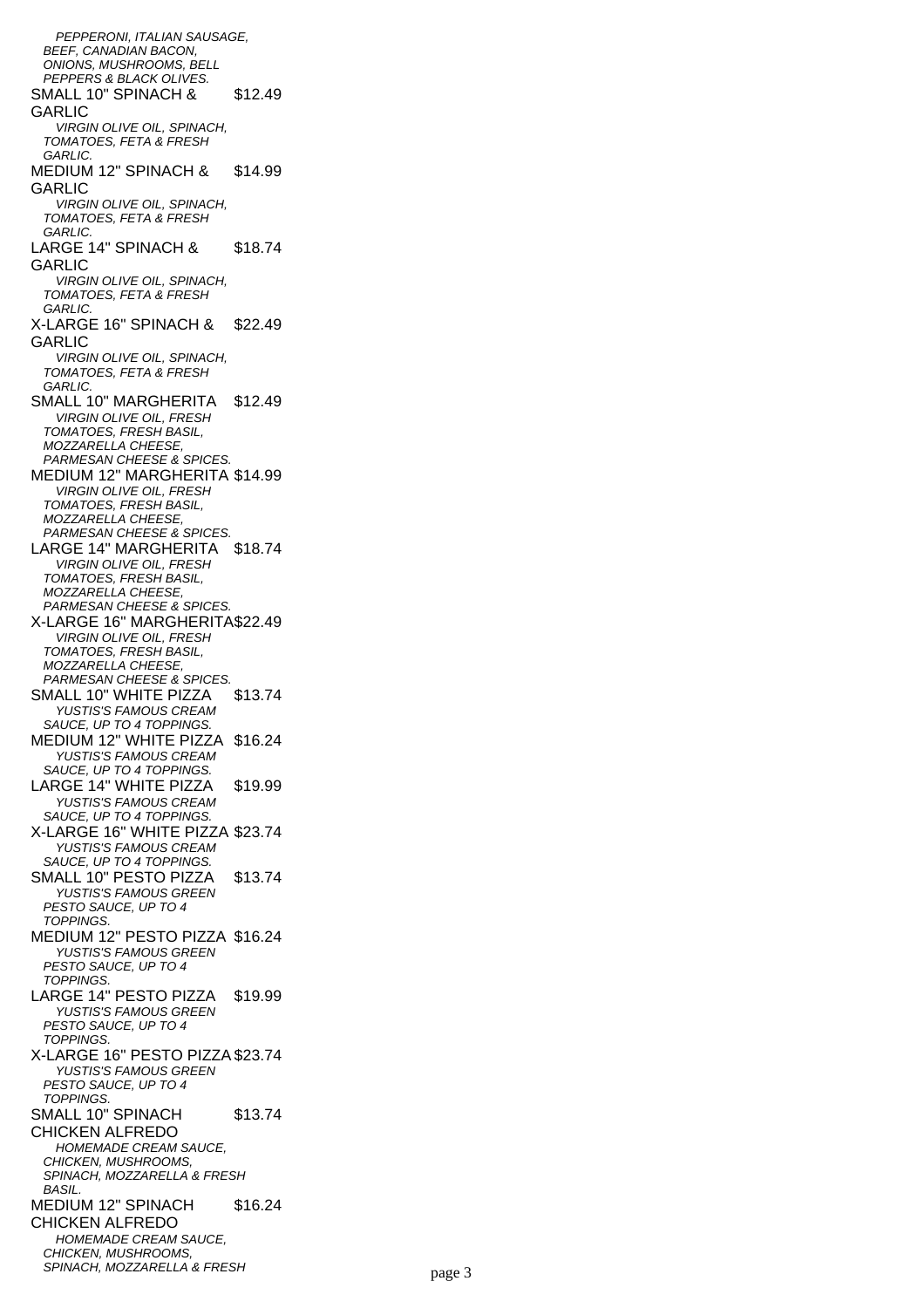**BASIL** LARGE 14" SPINACH CHICKEN ALFREDO \$19.99 HOMEMADE CREAM SAUCE, CHICKEN, MUSHROOMS, SPINACH, MOZZARELLA & FRESH BASIL. X-LARGE 16" SPINACH CHICKEN ALFREDO \$23.74 HOMEMADE CREAM SAUCE, CHICKEN, MUSHROOMS, SPINACH, MOZZARELLA & FRESH **BASIL** SMALL 10" MEDITERRANEAN 3.74 VIRGIN OLIVE OIL, GYRO MEAT, TOMATOES, RED ONIONS, PEPPERONCINI, FETA CHEESE & MOZZARELLA CHEESE. MEDIUM 12" MEDITERRANEAN \$16.24 VIRGIN OLIVE OIL, GYRO MEAT, TOMATOES, RED ONIONS, PEPPERONCINI, FETA CHEESE & MOZZARELLA CHEESE. LARGE 14" MEDITERRANEAN 9.99 VIRGIN OLIVE OIL, GYRO MEAT, TOMATOES, RED ONIONS, PEPPERONCINI, FETA CHEESE & MOZZARELLA CHEESE. X-LARGE MEDITERRANEAN\$23.74 VIRGIN OLIVE OIL, GYRO MEAT, TOMATOES, RED ONIONS, PEPPERONCINI, FETA CHEESE & MOZZARELLA CHEESE SMALL 10" BBQ CHICKEN \$13.74 BBQ SAUCE, CHICKEN, MUSHROOMS, RED ONIONS, BELL PEPPERS & MOZZARELLA. MEDIUM 12" BBQ CHICKEN\$16.24 BBQ SAUCE, CHICKEN, MUSHROOMS, RED ONIONS, BELL PEPPERS & MOZZARELLA. LARGE 14" BBQ CHICKEN \$19.99 BBQ SAUCE, CHICKEN, MUSHROOMS, RED ONIONS, BELL PEPPERS & MOZZARELLA. X-LARGE 16" BBQ CHICKEN\$23.74 BBQ SAUCE, CHICKEN, MUSHROOMS, RED ONIONS, BELL PEPPERS & MOZZARELLA. SMALL 10" GREEK \$14.99 VIRGIN OLIVE OIL, BEEF, TOMATOES, FETA CHEESE, BELL PEPPERS, ONIONS, BLACK & GREEN OLIVES, ARTICHOKE. MEDIUM 12" GREEK \$17.49 **VIRGIN OLIVE OIL, BEEF** TOMATOES, FETA CHEESE, BELL PEPPERS, ONIONS, BLACK & GREEN OLIVES, ARTICHOKE. LARGE 14" GREEK \$21.24 VIRGIN OLIVE OIL, BEEF, TOMATOES, FETA CHEESE, BELL PEPPERS, ONIONS, BLACK & GREEN OLIVES, ARTICHOKE. X-LARGE 16" GREEK \$24.99 VIRGIN OLIVE OIL, BEEF TOMATOES, FETA CHEESE, BELL PEPPERS, ONIONS, BLACK & GREEN OLIVES, ARTICHOKE. **SALADS EXTRA GARLIC BREAD .75. ADD CHICKEN \$2.00 EXTRA.** GARDEN SALAD LETTUCE, TOMATOES, CUCUMBERS, & CARROTS SIDE GARDEN SALAD \$3.74 LARGE GARDEN SALAD \$7.49 CAESAR SALAD

CRISPY ROMAINE LETTUCE, TOMATOES, CROUTONS & page 4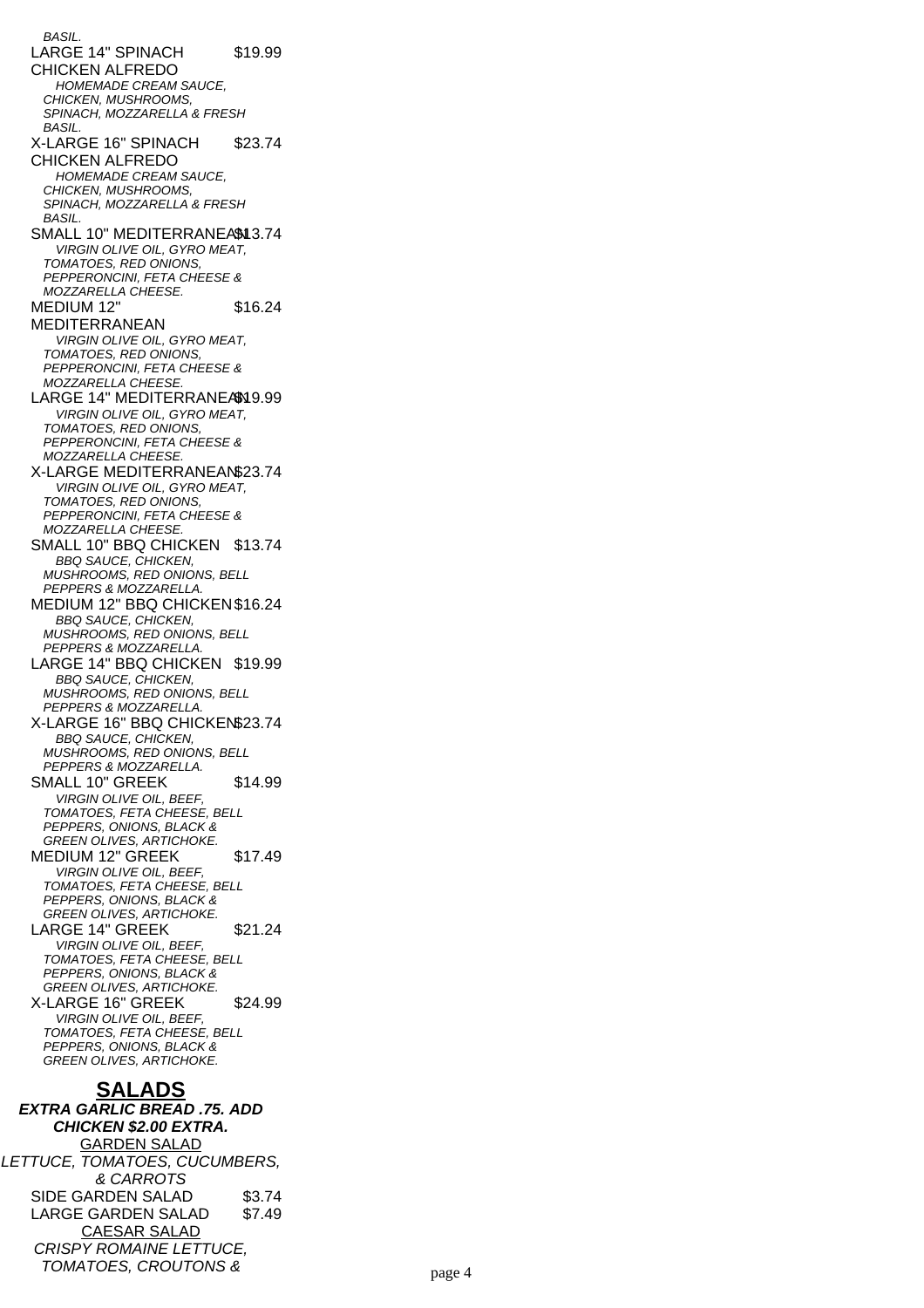PARMESAN CHEESE. SIDE CAESAR SALAD \$4.99 LARGE CAESAR SALAD \$8.74 SIDE CAESAR SALAD WITH \$6.24 CHICKEN LARGE CAESAR SALAD WITH \$9.99 CHICKEN SIDE CAESAR SALAD WITH \$6.24 SHRIMP LARGE CAESAR SALAD WITH \$9.99 SHRIMP DINNER SALAD LETTUCE, TOMATOES CUCUMBERS, CARROTS, ONIONS BELL PEPPERS, BLACK OLIVES & CHEESE. SIDE DINNER SALAD \$6.24 LARGE DINNER SALAD \$9.99 TURKEY SALAD LETTUCE, TOMATOES, CUCUMBERS, ONIONS, BELL PEPPERS, BLACK OLIVE, CHEESE, TURKEY BREAST & MUSHROOMS. SIDE TURKEY SALAD \$6.24 LARGE TURKEY SALAD \$9.99 CHEF SALAD LETTUCE, TOMATOES, CUCUMBERS, ONIONS, BELL PEPPERS,BLACK OLIVES, CHEESE, HAM, CANADIAN BACON, & CHOPPED PEPPERONI. SIDE CHEF SALAD \$6.24 LARGE CHEF SALAD \$9.99 GRILLED CHICKEN SALAD LETTUCE, TOMATOES, CUCUMBERS, ONIONS, BELL PEPPERS, BLACK OLIVES, CHEESE & CHICKEN BREAST. SIDE GRILLED CHICKEN SALAD \$6.24 LARGE GRILLED CHICKEN \$9.99 SALAD GREEK SALAD LETTUCE, TOMATOES,CUCUMBERS, ONIONS, BELL PEPPERS, BLACK OLIVES, GREEN OLIVES, FETA CHEESE & PEPPERONCINI. SIDE GREEK SALAD \$6.24 LARGE GREEK SALAD \$9.99 SALAD TRAYS YOUR CHOICE OF ANY SALAD FROM THE MENU SERVED WITH GARLIC BREAD. SMALL SALAD TRAY (FEED\$37.49 8-10) LARGE SALAD TRAY (FEED\$62.49 18-20) **APPETIZERS** FRENCH FRIES \$3.74 PIZZA ROLL (12" LONG, 1 TOPPING) \$3.74 FRIED MUSHROOMS (8 PCS\$4.99 CHICKEN FINGERS (3 PCS.) \$6.24 BREAD STICKS (12 PCS.) \$4.99 BREAD STICKS WITH CHEESE (12 PCS.) \$4.99 BUFFALO SHRIMP \$6.24 FRIED CHEESE STICKS (6PCS.) \$6.24 FRIED SHRIMP (6 PCS.) \$7.49 STUFFED JALAPENOS (6 \$7.49

PCS.)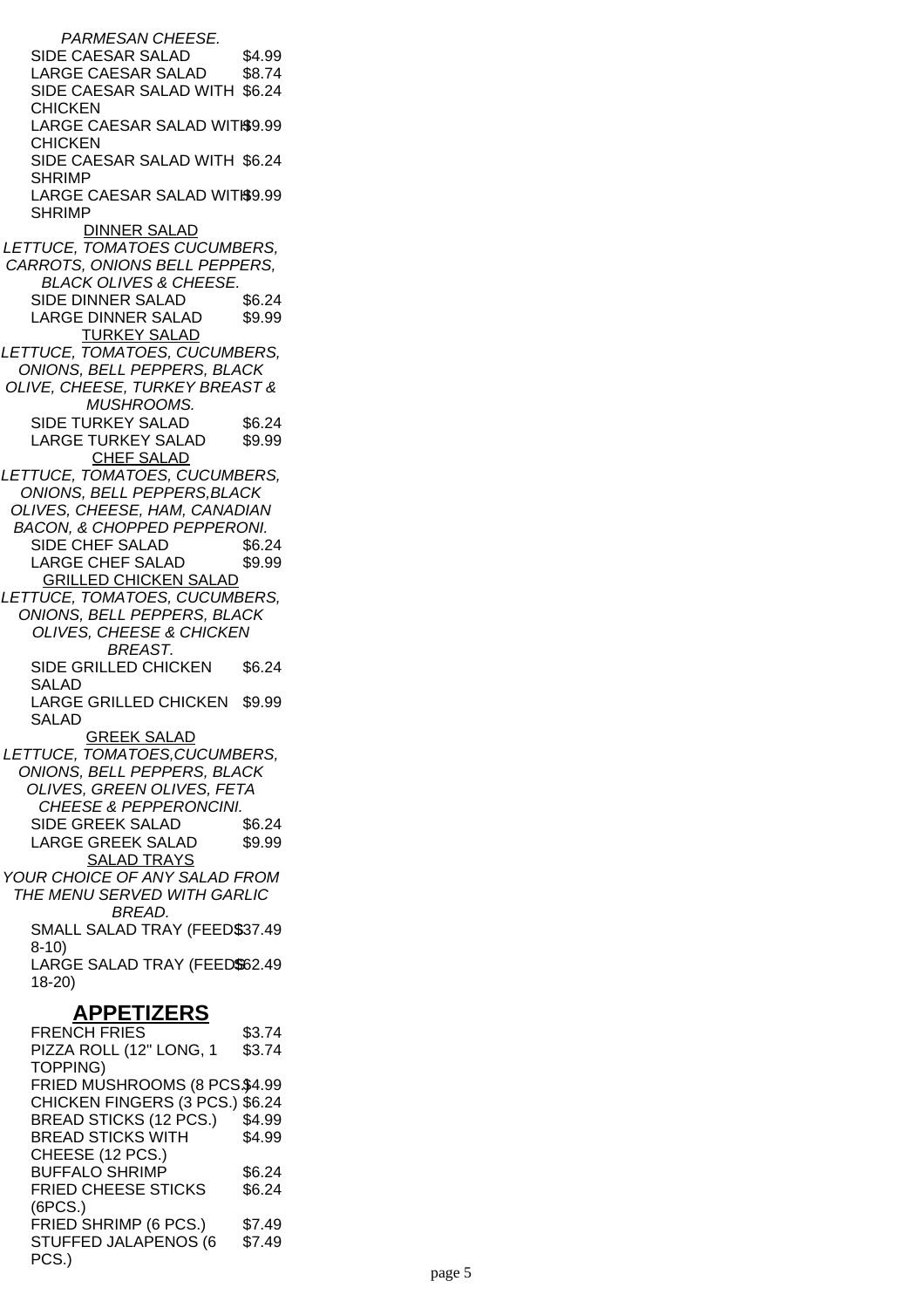COMBO APPETIZER \$13.74 5 WINGS, 5 CHEESE STICKS & FRIED MUSHROOMS.

#### **WINGS**

**SERVED WITH ONE FREE 2 OZ. CUP OF RANCH OR BLUE CHEESE FOR EVERY 10 PIECES. CHOOSE FROM BONE IN OR BONELESS. \*FLAVORS: PLAIN, MEDIUM, HOT, SUICIDAL, BBQ, CAJUN HOT, GARLIC PARMESAN, TERIYAKI, LEMON PEPPER.\*** 5 PC WINGS \$6.24 10 PC WINGS \$9.99 12 PC WINGS \$11.88 15 PC WINGS \$14.99 20 PC WINGS \$19.38

- 25 PC WINGS \$23.74 35 PC WINGS \$32.49 50 PC WINGS \$46.24
- APPETIZER TRAYS
- SMALL APPETIZER TRAY \$37.49 24 WINGS, 12 CHEESE STICKS & 12 MUSHROOMS. LARGE APPETIZER TRAY \$87.49 24 WINGS, 24 CHEESE STICKS,
- 24 FRIED MUSHROOMS & 24 STUFFED JALAPENOS.

# **PIZZA & WINGS**

**SAVE!!** MEDIUM PIZZA, 2 TOPP & 1\$21.24 WINGS LARGE PIZZA, 2 TOPP & 12 \$24.99 WINGS X LARGE PIZZA, 2 TOPP & 15 \$28.74 WINGS

### **CALZONE**

**TURNED OVER PIZZA WITH RICOTTA AND MOZZARELLA TOPPED WITH PARMESAN, SERVED WITH SIDE OF PIZZA SAUCE. COMES WITH 2 TOPPINGS, ADDITIONAL TOPPINGS ARE EXTRA.**  $SMAII CAI ZONF$  \$8.74

| UIVIALL UALLUINL      | יד <i>ו</i> .טש |
|-----------------------|-----------------|
| <b>MEDIUM CALZONE</b> | \$11.24         |
| LARGE CALZONE         | \$13.74         |

#### **PIZZA ROLLS**

**12" LONG SERVED WITH SIDE OF PIZZA SAUCE. WITH 1 TOPPING. ADDITIONAL TOPPINGS EXTRA.** PIZZA ROLL \$3.74

#### **SUBS**

**SERVED WITH LAYS CLASSIC CHIPS. CHOICE OF FRENCH WHITE OR WHEAT BREAD. SAUCE IS A MIXTURE OF MAYO, OLIVE OIL, VINEGAR & SPICES.** 6 " HAM & CHEESE \$6.24 MAYO, HAM, MELTED MOZZARELLA & SAUCE. 12" HAM & CHEESE \$9.99 MAYO, HAM, MELTED MOZZARELLA & SAUCE. 6" HAM & ROASTED BEEF \$6.24 MAYO, HAM, ROAST BEEF, MELTED MOZZARELLA, MUSHROOMS, ONIONS & SAUCE. 12" HAM & ROASTED BEEF \$9.99 MAYO, HAM, ROAST BEEF, MELTED MOZZARELLA, page 6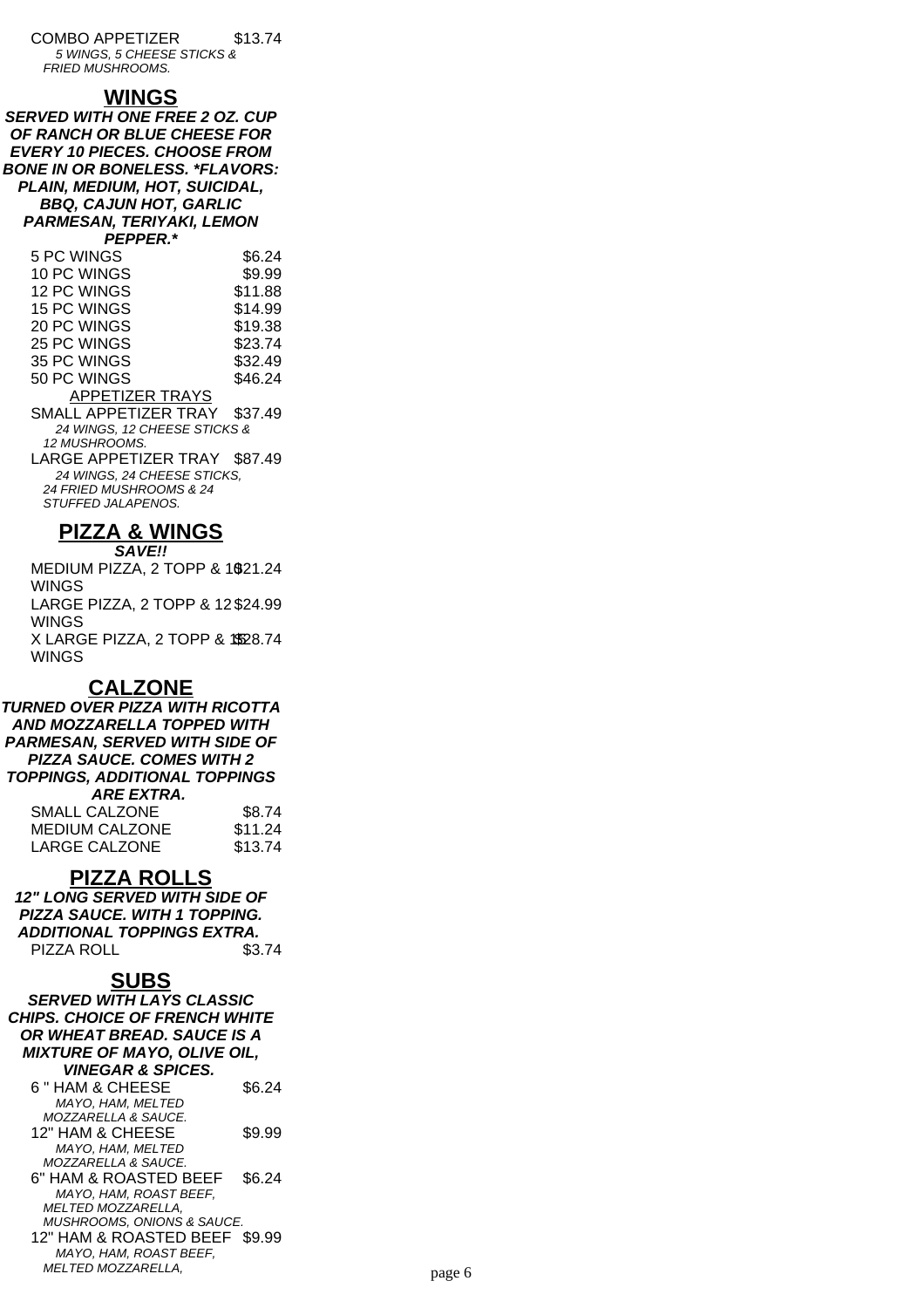MUSHROOMS, ONIONS & SAUCE. 6" PHILLY \$6.24 MAYO, BEEF, BELL PEPPERS, ONIONS, MELTED MOZZARELLA & SAUCE. 12" PHILLY \$9.99 MAYO, BEEF, BELL PEPPERS, ONIONS, MELTED MOZZARELLA & SAUCE. 6" ITALIAN \$6.24 HAM, SALAMI, LETTUCE, TOMATOES, ONIONS, & SAUCE. 12" ITALIAN \$9.99 HAM, SALAMI, LETTUCE, TOMATOES, ONIONS, & SAUCE. 6" TURKEY \$6.24 MAYO, TURKEY, LETTUCE, TOMATOES, ONIONS, MELTED MOZZARELLA & SAUCE. 12" TURKEY \$9.99 MAYO, TURKEY, LETTUCE, TOMATOES, ONIONS, MELTED MOZZARELLA & SAUCE. 6" CHICKEN \$6.24 MAYO, MUSTARD, CHICKEN BREAST, LETTUCE, TOMATOES. ONIONS & SAUCE. 12" CHICKEN \$9.99 MAYO, MUSTARD, CHICKEN BREAST, LETTUCE, TOMATOES, ONIONS & SAUCE. 6" MEATBALL \$6.24 PIZZA SAUCE, MEATBALLS, & MELTED MOZZARELLA. 12" MEATBALL \$9.99 PIZZA SAUCE, MEATBALLS, & MELTED MOZZARELLA. 6" SAUSAGE \$6.24 PIZZA SAUCE, SAUSAGES & MELTED MOZZARELLA. 12" SAUSAGE \$9.99 PIZZA SAUCE, SAUSAGES & MELTED MOZZARELLA. 6" PEPPERONI \$6.24 PIZZA SAUCE, PEPPERONI & MELTED MOZZARELLA. 12" PEPPERONI \$9.99 PIZZA SAUCE, PEPPERONI & MELTED MOZZARELLA. 6" VEGGIE SUB \$6.24 MUSHROOMS, TOMATOES, BELL PEPPERS, ONIONS, BLACK OLIVE SAUTEED IN FRESH GARLIC AND SPICE, MOZZARELLA AND RICOTTA CHEESE. 12" VEGGIE SUB \$9.99 MUSHROOMS, TOMATOES, BELL PEPPERS, ONIONS, BLACK OLIVE SAUTEED IN FRESH GARLIC AND SPICE, MOZZARELLA AND RICOTTA CHEESE. **MUFFALETTAS 10" ROUND, SERVED WITH CLASSIC LAYS CHIPS.** HALF PIZZA BURGER \$8.74 PIZZA SAUCE, MUSHROOMS, BELL PEPPERS, ONIONS, BEEF, SAUSAGE, PEPPERONI & MELTED MOZZARELLA. FULL PIZZA BURGER \$11.24 PIZZA SAUCE, MUSHROOMS, BELL PEPPERS, ONIONS, BEEF SAUSAGE, PEPPERONI & MELTED MOZZARELLA. HALF YUSTI'S SPECIAL \$7.49 HAM, SALAMI, MELTED MOZZARELLA, CHOICE OF MAYO OR OLIVE SPREAD. LETTUCE, TOMATOES & ONION. FULL YUSTI'S SPECIAL \$12.49

HAM, SALAMI, MELTED

MOZZÁRELLA, CHOICE OF MAYO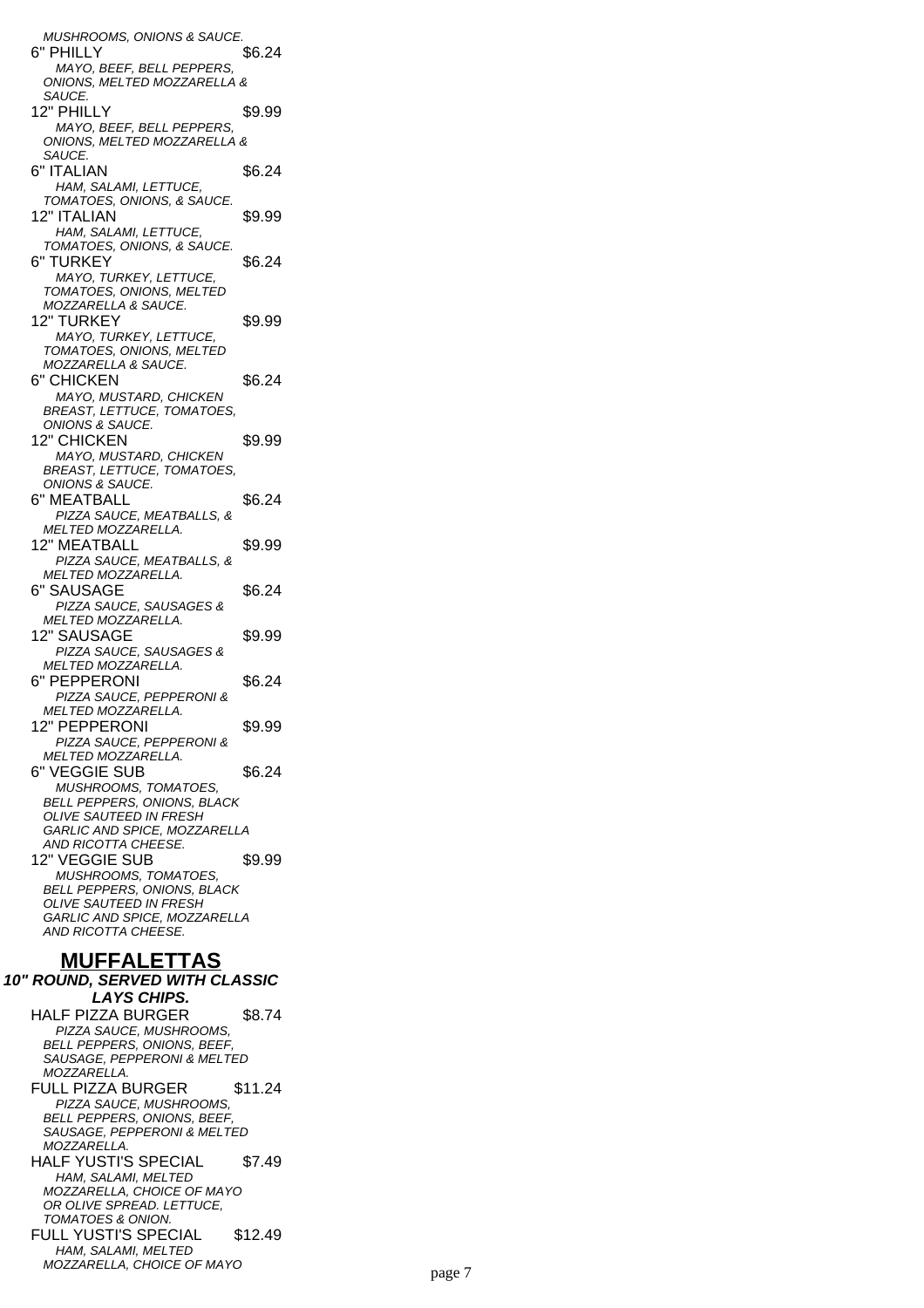**FOLDED PITAS MADE ON FRESHLY BAKED CHEESY PITA BREAD. SERVED WITH CLASSIC LAYS CHIPS. SAUCE IS A MIXTURE OF MAYO, OLIVE OIL, VINEGAR & SPICES.** SMALL GYRO \$8.74 GYRO MEAT, LETTUCE, TOMATOES, ONIONS CUCUMBER SAUCE & SAUCE. LARGE GYRO \$11.24 GYRO MEAT, LETTUCE, TOMATOES, ONIONS CUCUMBER SAUCE & SAUCE. SMALL TRIO \$8.74 MAYO, TURKEY, HAM, SALAMI, LETTUCE, TOMATOES, ONIONS & SAUCE. LARGE TRIO \$11.24 MAYO, TURKEY, HAM, SALAMI, LETTUCE, TOMATOES, ONIONS & SAUCE. SMALL HONEY DIJON TURKEY PITA \$8.74 TURKEY BREAST, LETTUCE, TOMATOES & HONEY MUSTARD. LARGE HONEY DIJON TURKEY PITA \$11.24 TURKEY BREAST, LETTUCE, TOMATOES & HONEY MUSTARD. SMALL CHICKEN CAESAR \$8.74 PITA CHICKEN BREAST TOPPED WITH ROMAINE LETTUCE, TOMATOES, PARMESAN CHEESE & CREAMY CAESAR DRESSING. LARGE CHICKEN CAESAR \$11.24 PITA CHICKEN BREAST TOPPED WITH ROMAINE LETTUCE, TOMATOES, PARMESAN CHEESE & CREAMY CAESAR DRESSING. SMALL CHICKEN PESTO PITA \$8.74 CHICKEN BREAST, LETTUCE, TOMATOES, ONIONS & PESTO SAUCE. LARGE CHICKEN PESTO \$11.24 PITA CHICKEN BREAST, LETTUCE, TOMATOES, ONIONS & PESTO SAUCE. SMALL CHICKEN GREEK PITA \$8.74 TENDER STRIPS OF CHICKEN, FETA CHEESE, BLACK OLIVES, LETTUCE, TOMATOES, ONIONS & GREEK DRESSING. LARGE CHICKEN GREEK \$11.24 PITA TENDER STRIPS OF CHICKEN, FETA CHEESE, BLACK OLIVES, LETTUCE, TOMATOES, ONIONS & GREEK DRESSING. SUB TRAYS YOUR CHOICE OF ANY SALAD FROM THE MENU SERVED WITH BAGS OF CLASSIC LAYS CHIPS. SMALL (FEEDS 8-10) SUB \$57.49 TRAY LARGE (FEEDS 18-20) SUB \$107.49 **TRAY** 

**PASTAS SERVED WITH GARLIC BREAD. EXTRA GARLIC BREAD .75. ADD A**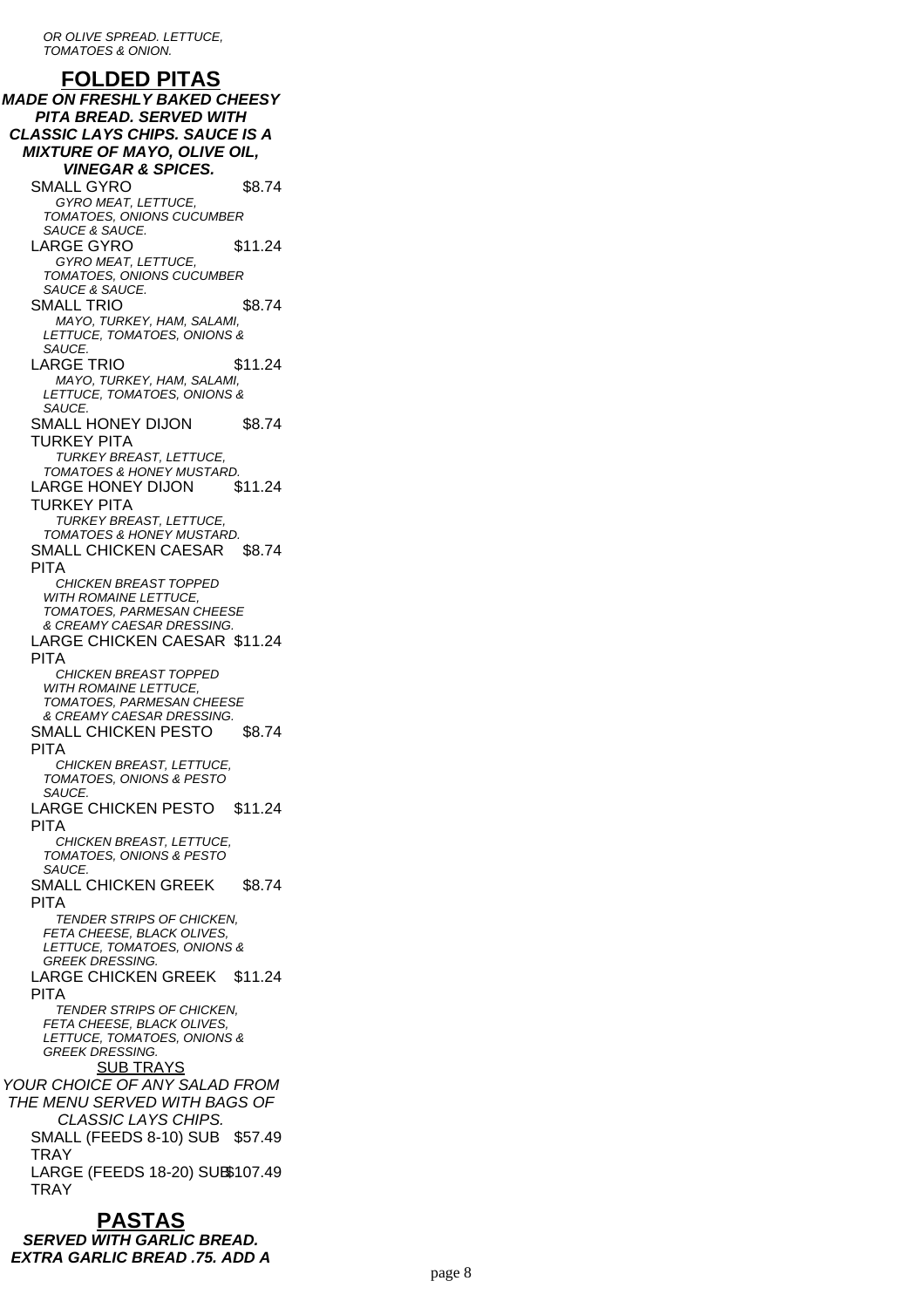#### **SIDE GARDEN OR CESAR SALAD FOR \$2.00 EXTRA. ALSO AVAILABLE WITH CREAM SAUCE FOR \$2.00 EXTRA.** SPAGHETTI & MEATBALLS \$9.99 SPAGHETTI TOPPED WITH TOMATO SAUCE,MEATBALLS & MOZZARELLA CHEESE. BEEF RAVIOLI & MEATBALLS\$9.99 RAVIOLI TOPPED WITH TOMATO SAUCE, MEATBALLS & MELTED MOZZARELLA CHEESE. CHEESE RAVIOLI \$9.99 RAVIOLI TOPPED WITH TOMATO SAUCE & MELTED MOZZARELLA CHEESE. SPINACH RAVIOLI \$9.99 SPINACH RAVIOLI TOPPED WITH TOMATO SAUCE & MELTED MOZZARELLA CHEESE. BEEF LASAGNA \$9.99 LAYERS OF PASTA, BEEF & THREE CHEESES, TOPPED WITH TOMATO SAUCE. CHEESE MARICOTTI \$9.99 TWO ROLLS OF PASTA, FILLED WITH MIX OF CHEESES, TOPPED WITH TOMATO SAUCE & MELTED MOZZARELLA CHEESE. CHEESE TORTELLINI \$11.24 TRICOLOR CHEESE TORTELLINI TOPPED WITH MARINARA SAUCE. MEAT CANNELLONI \$11.24 TWO ROLLS OF PASTA, FILLED WITH MIX OF MEAT & CHEESE, TOPPED WITH TOMATOES SAUCE MELTED MOZZARELLA CHEESE. PENNE MEATBALLS \$11.24 PENNE PASTA WITH HOMEMADE MARINARA SAUCE & MEATBALLS. TOPPED WITH PARMESAN CHEESE. CHICKEN POMODORO \$13.74 CHICKEN BREAST SAUTEED WITH FRESH DICED TOMATO & FRESH BASIL WITH GARLIC AND OLIVE OIL, SAUCE TOASTED WITH ANGEL HAIR PASTA. CHICKEN PUTANESCA \$13.74 CHICKEN BREAST SAUTEED WITH FRESH DICED TOMATOES, MUSHROOMS, ONIONS, BLACK OLIVE, FRESH GARLIC, TOASTED IN MARINARA SAUCE & PENNE PASTA. FETTUCCINE ALFREDO \$11.24 FETTUCCINE IN OUR HOMEMADE CREAM SAUCE. CHICKEN ALFREDO \$13.74 FETTUCCINE ALFREDO WITH CHICKEN BREAST & **MUSHROOMS** SHRIMP ALFREDO \$14.99 FETTUCCINE ALFREDO WITH SHRIMP. PENNE ALFREDO \$13.74 WITH CHICKEN, BROCCOLI, FRESH TOMATOES IN ALFREDO SAUCE. CHICKEN PARMESAN \$13.74 CHICKEN BREAST TOPPED WITH ONIONS, MUSHROOMS & CHEESE WITH SPAGHETTI. EGGPLANT PARMESAN \$12.49 EGGPLANT TOPPED WITH CHEESE WITH SPAGHETTI. PASTA TRAYS YOUR CHOICE OF ANY PASTA FROM MENU. SERVED WITH GARLIC BREAD. SMALL (FEEDS 8-10) PASTA \$61.24 **TRAY**